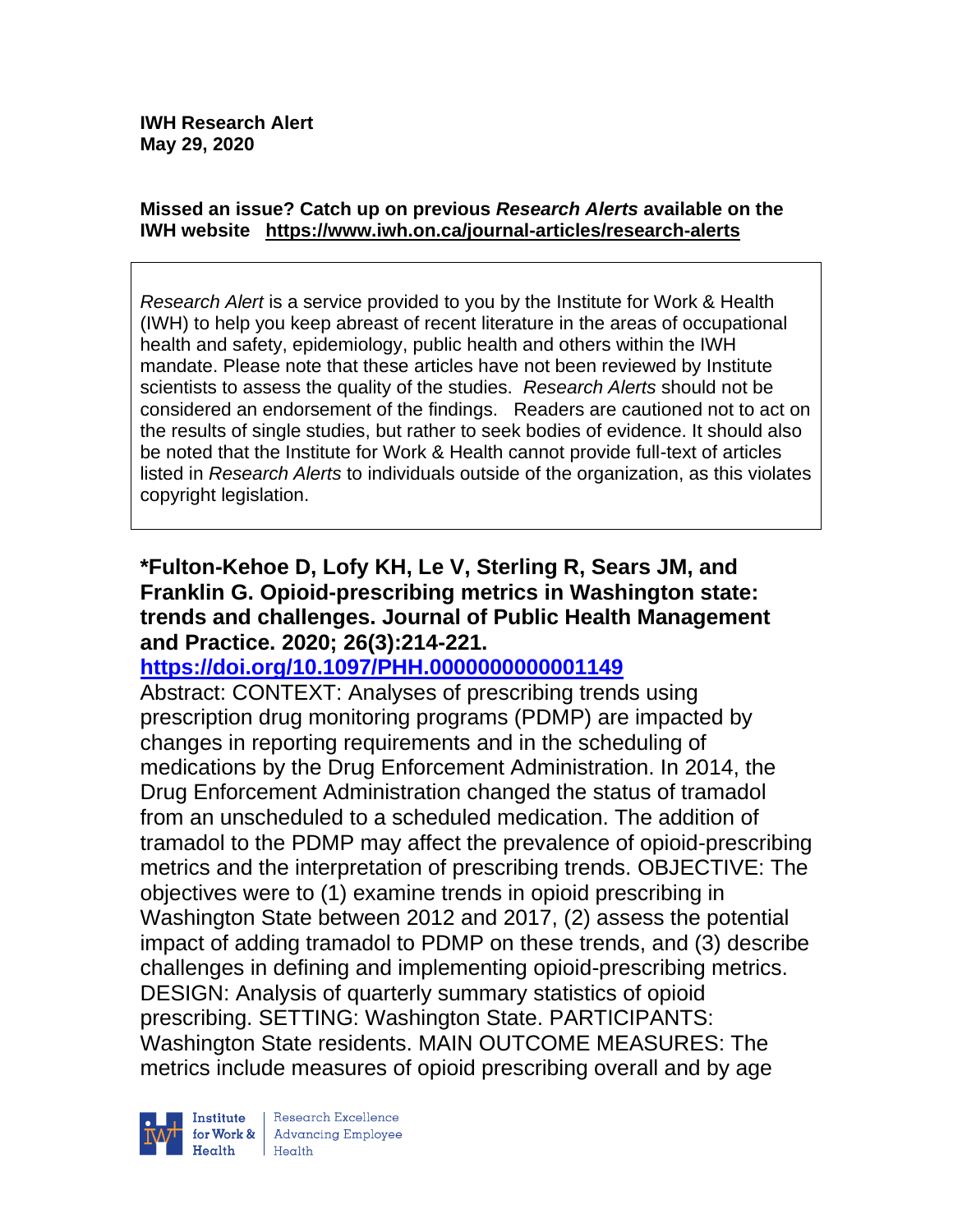group, chronic opioid prescribing, high-dose prescribing among those on chronic opioid therapy, prescribing of concurrent opioids and sedatives, days' supply of new opioid prescriptions, and transition from short-term to long-term use of opioids. RESULTS: In Washington, the prevalence of any opioid prescribing, chronic opioid prescribing, high-dose opioid prescribing, and prescribing of concurrent opioids and sedatives declined between 2012 and 2017. The prevalence of opioid prescribing was higher in older than in younger age groups. The addition of tramadol to the Washington PDMP in 2014 affected the observed prevalence of all opioid metrics and of all opioid-prescribing trends. Conclusions about trends in opioid prescribing differ substantially depending on whether tramadol is included or not, particularly in 2014 and 2015. CONCLUSIONS: The development of opioid-prescribing metrics is relatively new. There is likely much benefit of standard definitions of opioid metrics at the state and national levels to track important trends and compare progress from state to state

**\*Nolet PS, Emary PC, Kristman VL, Murnaghan K, Zeegers MP, and Freeman MD. Exposure to a motor vehicle collision and the risk of future back pain: a systematic review and meta-analysis. Accident Analysis and Prevention. 2020; 142:105546. <https://doi.org/10.1016/j.aap.2020.105546> [open access]** Abstract: OBJECTIVE: The purpose of this study is to summarize the evidence for the association between exposure to a motor vehicle collision (MVC) and future low back pain (LBP). LITERATURE SURVEY: Persistent low back pain (LBP) is a relatively common complaint after acute injury in a MVC, with a reported 1 year postcrash prevalence of at least 31 % of exposed individuals. Interpretation of this finding is challenging given the high incidence of LBP in the general population that is not exposed to a MVC. Risk studies with comparison control groups need to be examined in a systematic review. METHODOLOGY: A systematic search of five electronic databases from 1998 to 2019 was performed. Eligible studies describing exposure to a MVC and risk of future non-specific LBP were critically appraised using the Quality in Prognosis Studies (QUIPS) instrument. The results were summarized using bestevidence synthesis principles, a random effects meta-analysis and testing for publication bias. SYNTHESIS: The search strategy yielded

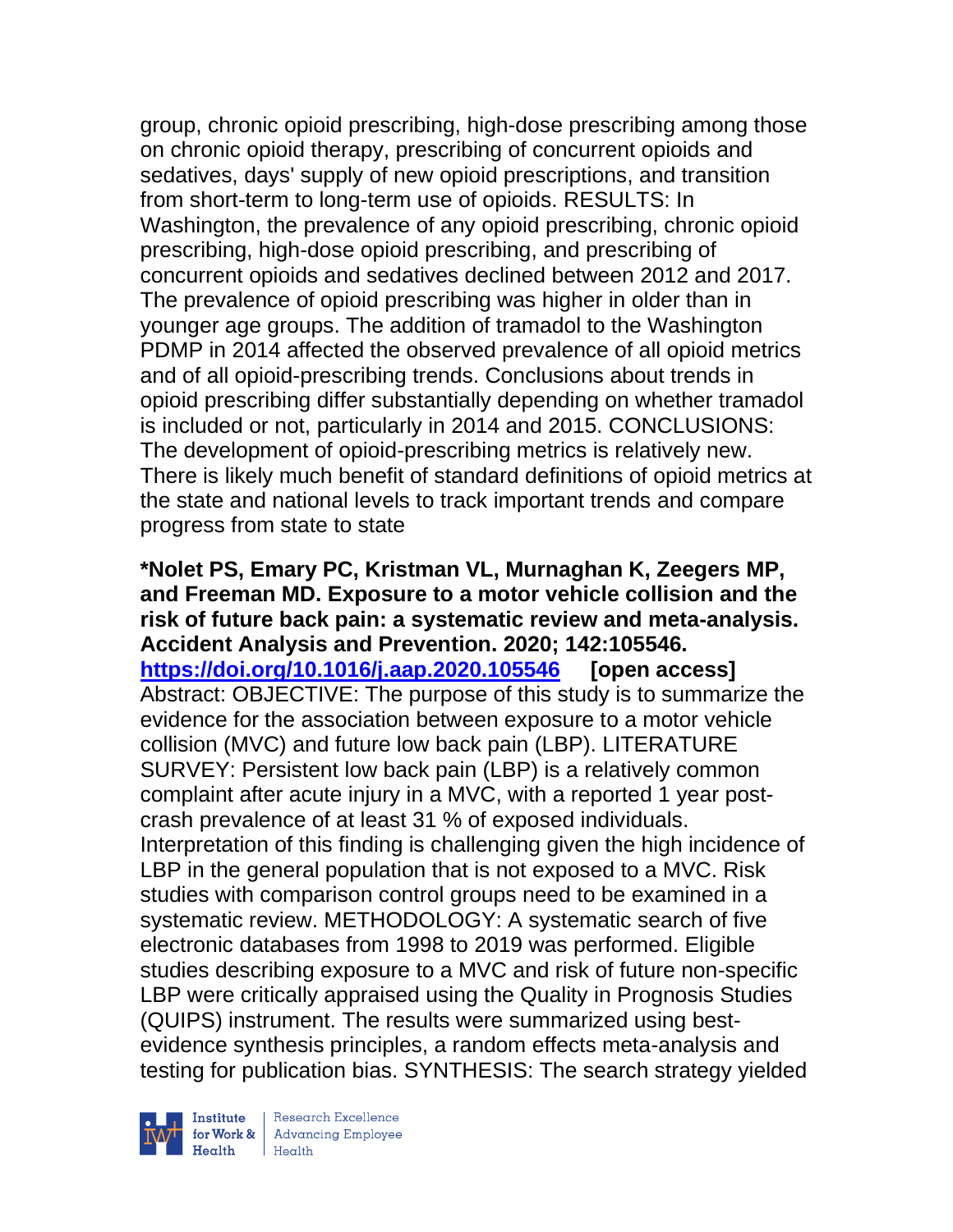1136 articles, three of which were found to be at low to medium risk of bias after critical appraisal. All three studies reported a positive association between an acute injury in a MVC and future LBP. Pooled analysis of the results resulted in an unadjusted relative risk of future LBP in the MVC-exposed and injured population versus the nonexposed population of 2.7 (95 % CI [1.9, 3.8]), which equates to a 63 % attributable risk under the exposed. CONCLUSIONS: There was a consistent positive association in the critically reviewed literature that investigated the risk of future LBP following an acute MVC-related injury. For the patient with chronic low back pain who was initially injured in a MVC, more often than not (63 % of the time) the condition was caused by the MVC. These findings are likely to be of interest to clinicians, insurers, patients, governments and the courts. Future studies from both general and clinical populations would help strengthen these results

## **Ablah E, Wilcox EA, Umansky E, Honn A, O'Malley E, and Usher J. A model for developing comprehensive initiatives to improve the health of the worksite: the WorkWell KS strategic framework. Workplace Health & Safety. 2020; 68(6):293-299. <https://doi.org/10.1177/2165079919894364>**

Abstract: Background: Worksite wellness programs that target individual employees, rather than worksites, have demonstrated limited long-term success. The purpose of this overview was to describe the theoretical basis for implementing an effective worksite wellness initiative, WorkWell Kansas (WorkWell KS). WorkWell KS is not a traditional worksite wellness initiative, as its goal is to create healthy worksites, rather than target workers. Methods: The WorkWell KS Strategic Framework is based on academic research that identified successful worksite wellness elements that produce sustainably healthy worksites. The curricula were built around the 3- 4-80: three modifiable behaviors (tobacco use, poor access to nutritious foods and beverages, and physical inactivity) contribute to at least four chronic diseases (heart disease, type II diabetes, lung disease, and some cancers), which in turn contribute to approximately 80% of the premature deaths in the United States. Findings: To properly address these modifiable behaviors, the WorkWell KS Strategic Framework was developed to guide worksites to first build a solid worksite wellness foundation, which consists of

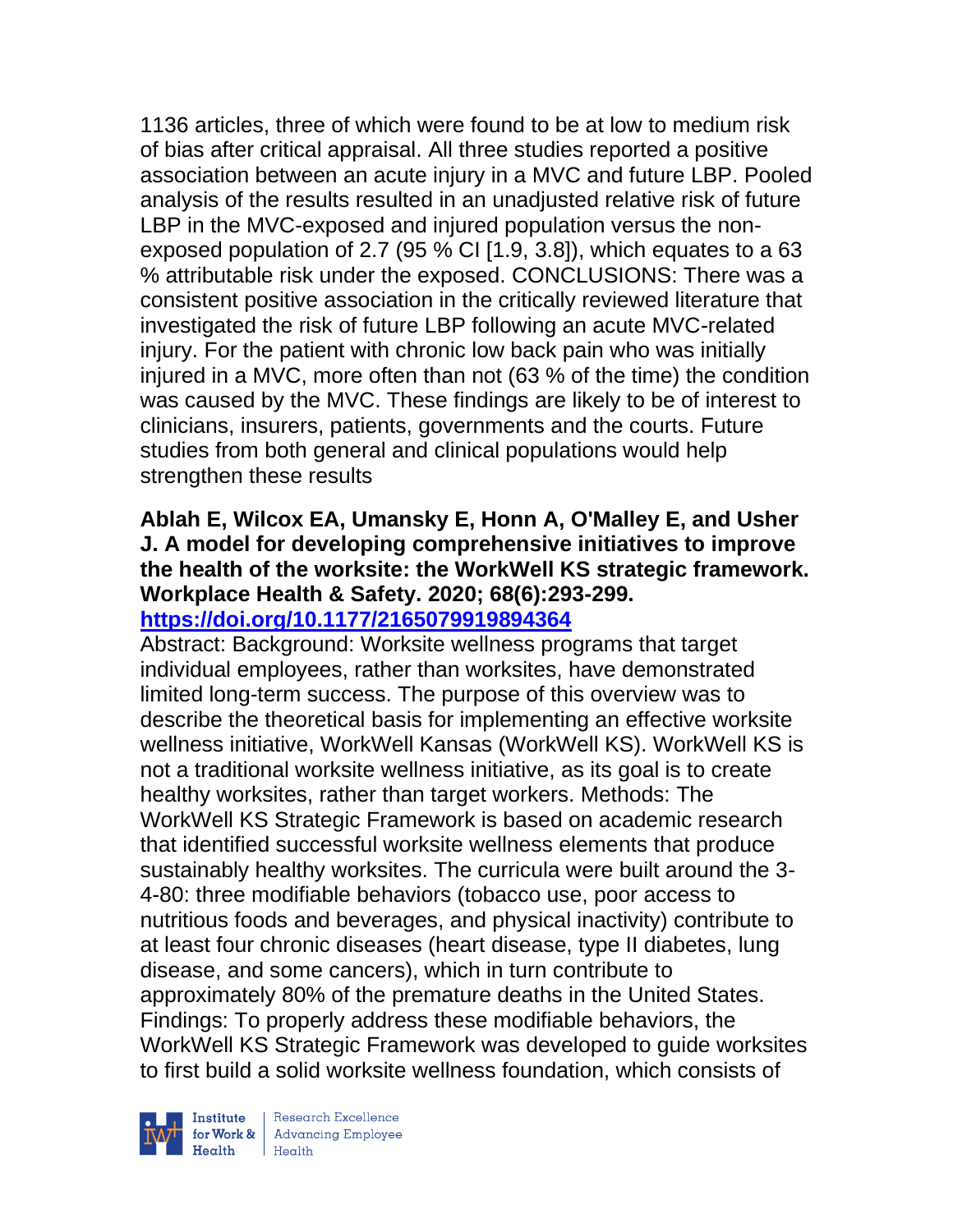five elements: the wellness committee, exercising leadership, communications, incentives, and data. Once built, worksites are then encouraged to employ a socio-ecological approach to developing a comprehensive, multi-strategy (information, program, benefit design, policy, and environment) intervention, focusing on one health behavior at a time. Conclusions/Application to Practice: The goal of WorkWell KS was to create healthy worksites, which creates environments for employees to practice these healthy behaviors. Worksite wellness committees, occupational health professionals, and others interested in altering health behaviors at worksites have an opportunity to reframe their approach using this framework

#### **Burgess JL, Hoppe-Jones C, Griffin SC, Zhou JJ, Gulotta JJ, Wallentine DD, et al. Evaluation of interventions to reduce firefighter exposures. Journal of Occupational and Environmental Medicine. 2020; 62(4):279-288. <https://doi.org/10.1097/JOM.0000000000001815>**

Abstract: OBJECTIVE: Evaluate the effectiveness of firefighter exposure reduction interventions. METHODS: Fireground interventions included use of self-contained breathing apparatus by engineers, entry team wash down, contaminated equipment isolation, and personnel showering and washing of gear upon return to station. Urinary polycyclic aromatic hydrocarbon metabolites (PAH-OHs) were measured after structural fire responses before and after intervention implementation. Separately, infrared sauna use following live-fire training was compared to standard postfire care in a randomized trial. RESULTS: The fireground interventions significantly reduced mean total urinary postfire PAH-OHs in engineers (-40.4%, 95%CI -63.9%, -2.3%) and firefighters (-36.2%, 95%CI -56.7%, - 6.0%) but not captains (-11.3% 95%CI -39.4%, 29.9%). Sauna treatment non-significantly reduced total mean PAH-OHs by -43.5% (95%CI -68.8%, 2.2%). CONCLUSIONS: The selected fireground interventions reduced urinary PAH-OHs in engineers and firefighters. Further evaluation of infrared sauna treatment is needed

**Fang D, Huang Y, Guo H, and Lim H. LCB approach for construction safety. Safety Science. 2020; 128:104761. <https://doi.org/10.1016/j.ssci.2020.104761>** 



Institute | Research Excellence<br>
for Work & | Advancing Employee<br>
Health Health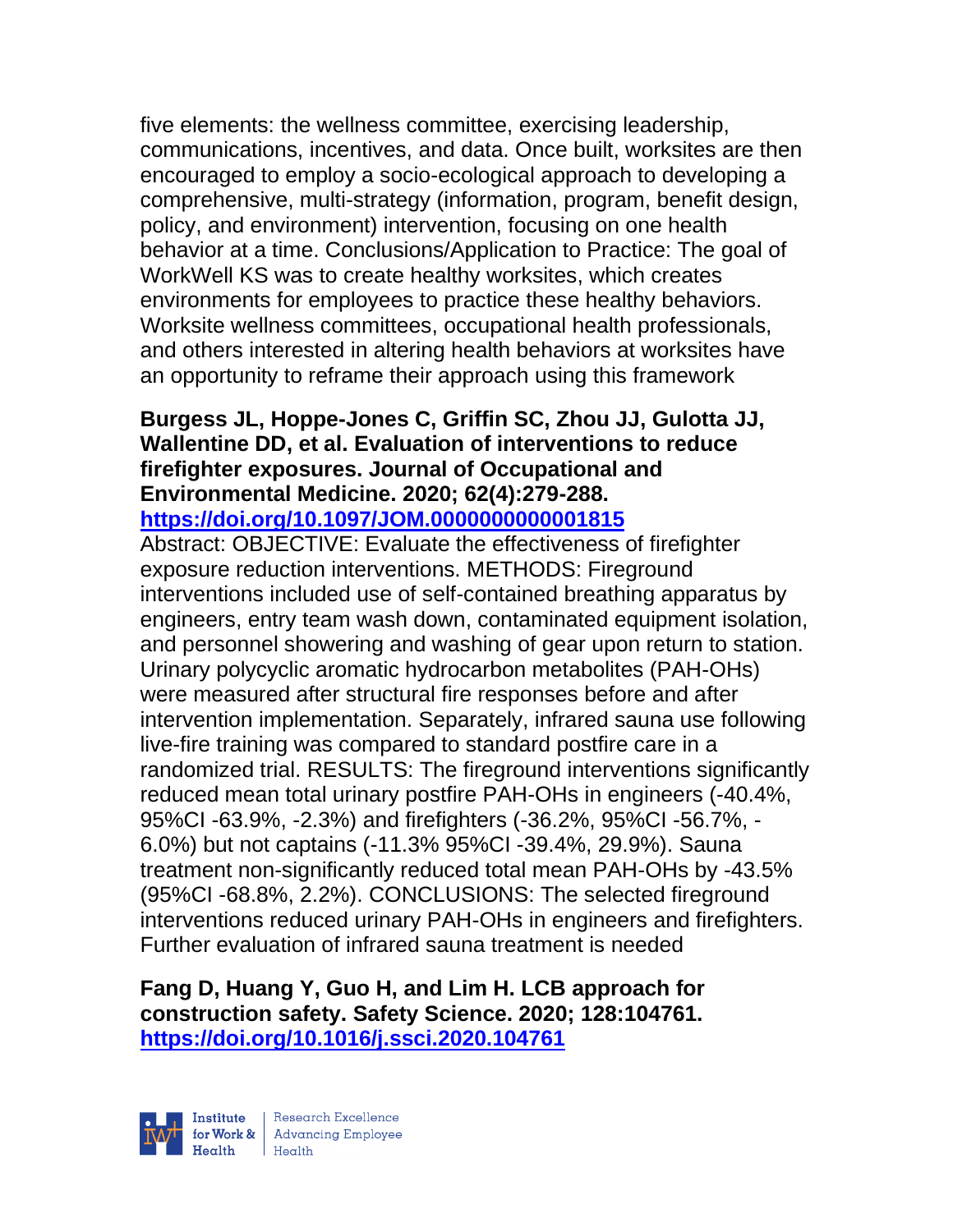**Gharibi V, Mokarami H, Cousins R, Jahangiri M, and Eskandari D. Excessive daytime sleepiness and safety performance: comparing proactive and reactive approaches. International Journal of Occupational and Environmental Medicine. 2020; 11(2):95-107.** 

**<https://doi.org/10.34172/ijoem.2020.1872> [open access]** Abstract: BACKGROUND: Sleep disorders and excessive daytime sleepiness negatively affect employees' safety performance. OBJECTIVE: To investigate the relationship between excessive daytime sleepiness with obstructive sleep apnea and safety performance at an oil construction company in Iran. METHODS: 661 employees consented to participate in this study. Excessive daytime sleepiness was measured with the STOP-BANG questionnaire and Epworth Sleepiness Scale (ESS). To determine how sleepiness would affect the studied occupational incidents, accidents causing injury and near misses, both reactive data and proactive safety performance indices were measured. Demographic and predictor variables were analyzed with hierarchical multiple linear regression. RESULTS: Employees who met the criteria of excessive daytime sleepiness and obstructive sleep apnea had significantly poorer safety performance indicators. STOP-BANG and ESS were significant predictors of safety compliance (β 0.228 and 0.370, respectively), safety participation (β 0.210 and 0.144, respectively), and overall safety behavior (β 0.332 and 0.213, respectively). Further, occupational incidents were 2.5 times higher in workers with indicators of excessive daytime sleepiness and 2 times higher in those with obstructive sleep apnea compared with those without. CONCLUSION: These findings confirmed that excessive daytime sleepiness is a serious safety hazard, and that both reactive and proactive measures are important to understand the relative contribution of predictor variables

**Guerrero-Barona E, Rodriguez-Jimenez M, and Chambel MJ. Engagement in carers of persons with intellectual disabilities: the role of self-efficacy and emotional intelligence. Disability and Rehabilitation. 2020; 42(10):1397-1405.** 

## **<https://doi.org/10.1080/09638288.2018.1526976>**

Abstract: Purpose: Different research papers into various occupational groups demonstrate the importance of engagement for



Institute Research Excellence<br>
for Work & Advancing Employee<br>
Health Health | Research Excellence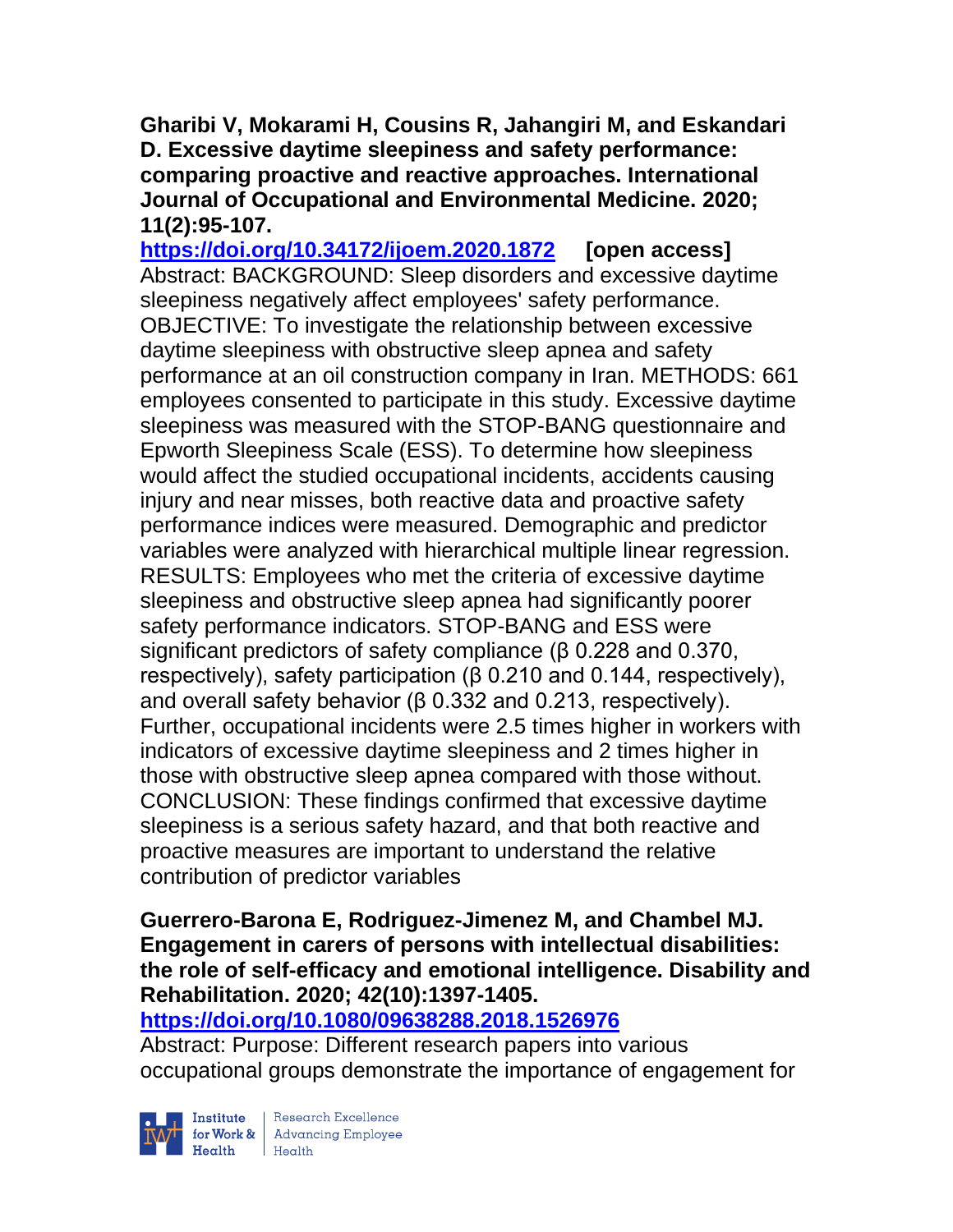the wellbeing of both employees and organizational results. However, the study of this phenomenon and that of other positive factors in professional staff caring for persons with intellectual disabilities is scarce. For this reason, the objective of this work was to test a theoretical model concerning the relationship between engagement, a positive factor, and self-efficacy in carers of persons with an intellectual disability, using emotional intelligence as a mediating variable. Materials and methods: Three hundred and eleven carers participated in the study. Self-report measures with adequate psychometric properties were provided to evaluate engagement, selfefficacy, and emotional intelligence. Results and conclusions: The structural equation models (SEM) showed a significant relation between self-efficacy and engagement. In addition, one of the dimensions of emotional intelligence, namely the use of emotions (UOE), was a full mediator in this relationship. The other dimensions showed no relation to engagement. Thus, the UOE was a fundamental factor for self-efficacy to imply engagement. For this reason, intervention programs in wellbeing and health in the workplace should include specific training in this skill among their objectives. Implications for rehabilitation Carers are very important persons in the lives of individuals with intellectual disabilities. There was a significant relationship between self-efficacy and engagement and use of emotions was a full mediator in this relationship. The intervention programs should include training the emotional intelligence among their objectives in order to optimize engagement

## **Jones MK and McVicar D. Estimating the impact of disability onset on employment. Social Science & Medicine. 2020; 255:113001.**

## **<https://doi.org/10.1016/j.socscimed.2020.113001>**

Abstract: This paper examines the impact of disability onset on the probability of employment using an underexplored longitudinal dataset for Britain. It contrasts estimates based on a control group drawn from those not experiencing disability onset - a common approach in the literature - with estimates based on a control group drawn from those who do experience disability onset, but one year after the treatment group. Compared to the non-disabled control group, the control group of later-onsetters is likely to be more similar to the treatment group in terms of unobservables, with the resulting



| Research Excellence Finantium Research Excellence<br>
Finantium Research Employee<br>
Realth Health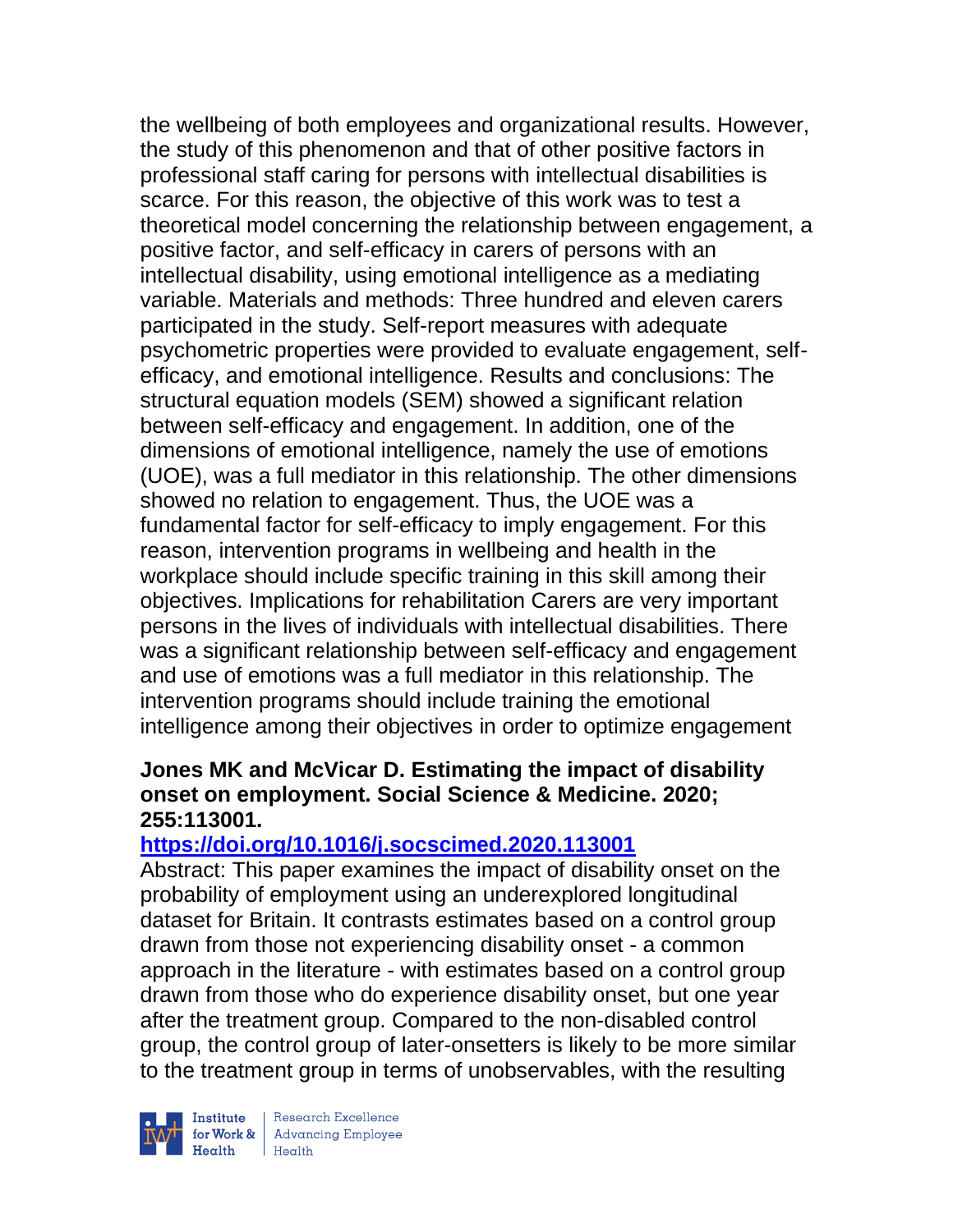estimates therefore more plausibly interpreted as causal. Using this control group we estimate that the probability of employment falls by 11 percentage points in the year of disability onset. The equivalent estimate using the control group drawn from those not experiencing onset is about fifty percent larger. The employment effects of disability onset are also shown to be larger for those with lower qualification levels, consistent with weaker attachment to the labour market

**Kuronen J, Winell K, Kopra J, and Rasanen K. Quality improvement activity in occupational healthcare associated with reduced need for disability retirement: a Bayesian mixed effects modelling study in Finland. Scandinavian Journal of Work, Environment & Health. 2020; [epub ahead of print]. <https://doi.org/10.5271/sjweh.3901> [open access]** Abstract: Objectives There is evidence that occupational healthcare (OHC) may improve employees' work ability. This research was designed to study whether common quality improvement (QI) activities in the OHC quality network (OQN) – a voluntary collaborative forum – can reduce the need for disability pensions. Methods The study population comprised employees under the care of 19 OHC units in Finland affiliated with the OQN. The association of 12 QI activities with new disability pensions during the years 2011– 2017 was analyzed by Bayesian mixed effects modelling. Results Patients of OHC units affiliated with the OQN have fewer full permanent disability pensions [odds ratio (OR) 0.77, 95% credible interval (CI) 0.60–0.98] and full provisional disability pensions (OR 0.68, 95% CI 0.53–0.87) than patients of unaffiliated units. Of the studied QI activities, the measurements of intervening in excessive use of alcohol had the strongest association with the incidence of all disability pensions (OR 0.53, 95% CI 0.41–0.68). Participation in the focus of work measurements and quality facilitator training was also associated with the reduced incidence of disability pensions (OR 0.84, 95% CI 0.71–0.98, and OR 0.92, 95 CI 0.84–0.99, respectively). Conclusions Affiliation with a quality network seemed to improve outcomes by reducing full disability pensions or replacing them by partial disability pensions. Some QI activities in the OQN were associated with a reduction of disability pensions.

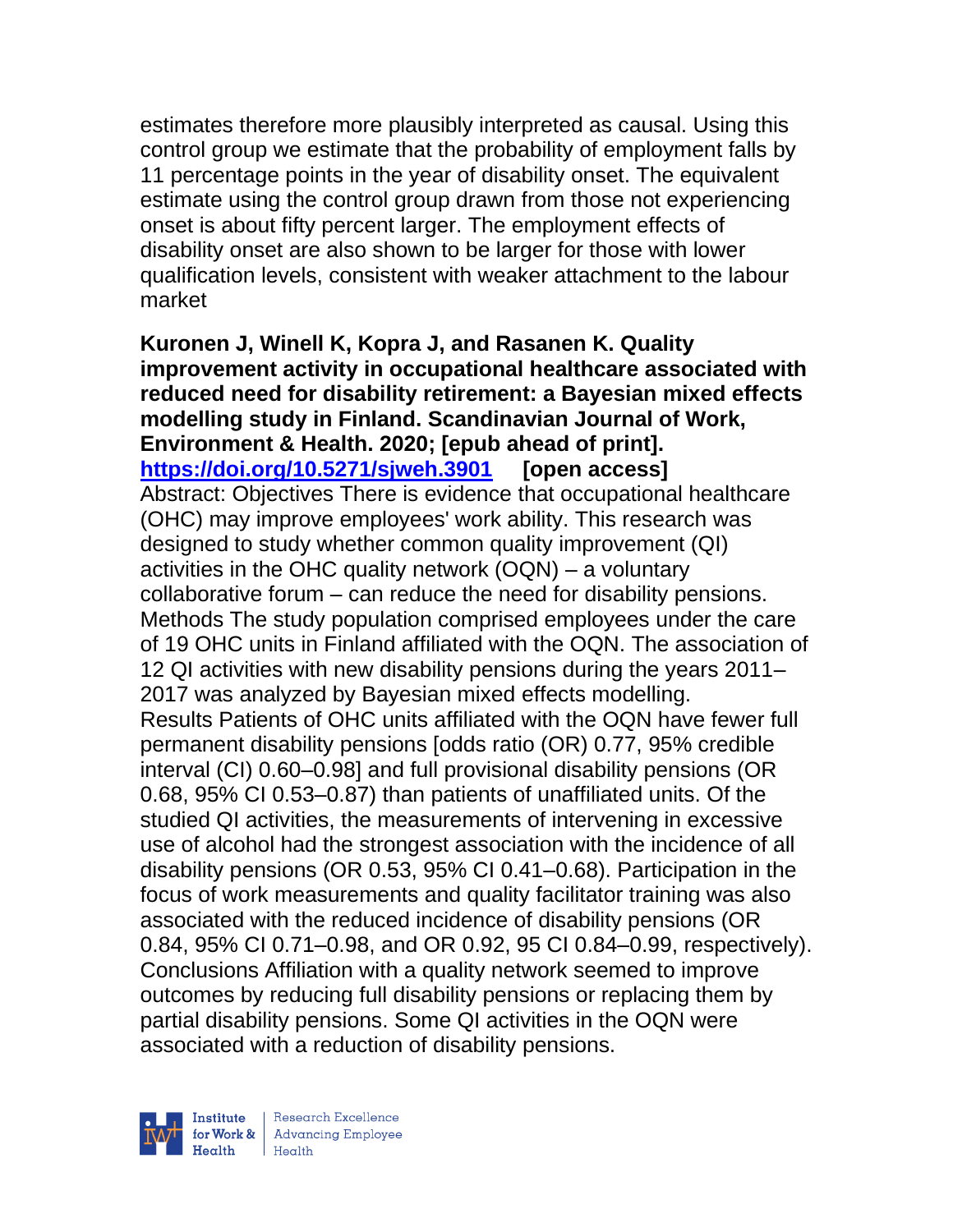**Liu S, Nkrumah ENK, Akoto LS, Gyabeng E, and Nkrumah E. The State of Occupational Health and Safety Management Frameworks (OHSMF) and occupational injuries and accidents in the Ghanaian oil and gas industry: assessing the mediating role of safety knowledge. BioMed Research International. 2020; 2020:6354895.**

**<https://doi.org/10.1155/2020/6354895> [open access]** Abstract: Background. The study examines the mediation effect of safety knowledge in causal the relationship between Occupational Health and Safety Management Frameworks (OHSMF) and occupational injuries and workplace accidents in the Ghanaian Oil and Gas Industry. The study explores different dimensions of occupational health and safety management systems, workplace accidents, and occupational injuries. The study adopted a crosssectional survey design. A total of 699 respondents through a convenience and purposive sampling technique were selected in three government-owned oil and gas organizations for the study. Correlation, multiple regression analysis, and bootstrapping methods were used for data analysis. The findings of both the regression and correlation analysis indicated that there is a moderately strong negative and significant relationship between Occupational Health and Safety Management Frameworks (OHSMF) and workplace accidents and occupational injuries. Safety knowledge significantly mediates the causal relationship between OHSMF and workplace accidents and injuries. Safety training was found to be a significant predictor of safety knowledge, work-related injuries, and workplace accidents. The negative relationship between OHSMF and workplace accidents and injuries shows that the existing OHSMF are either ineffective or lack the acceptable safety standards to control hazard exposures in the industry. Management must invest in frequent safety training and orientations to improve safety knowledge among workers. The study further recommends government and industry players to extend serious attention towards the promotion and improvement of occupational health and safety management systems in Ghana

**Mattijssen L, Pavlopoulos D, and Smits W. Occupations and the non-standard employment career: how the occupational skill level and task types influence the career outcomes of non-**

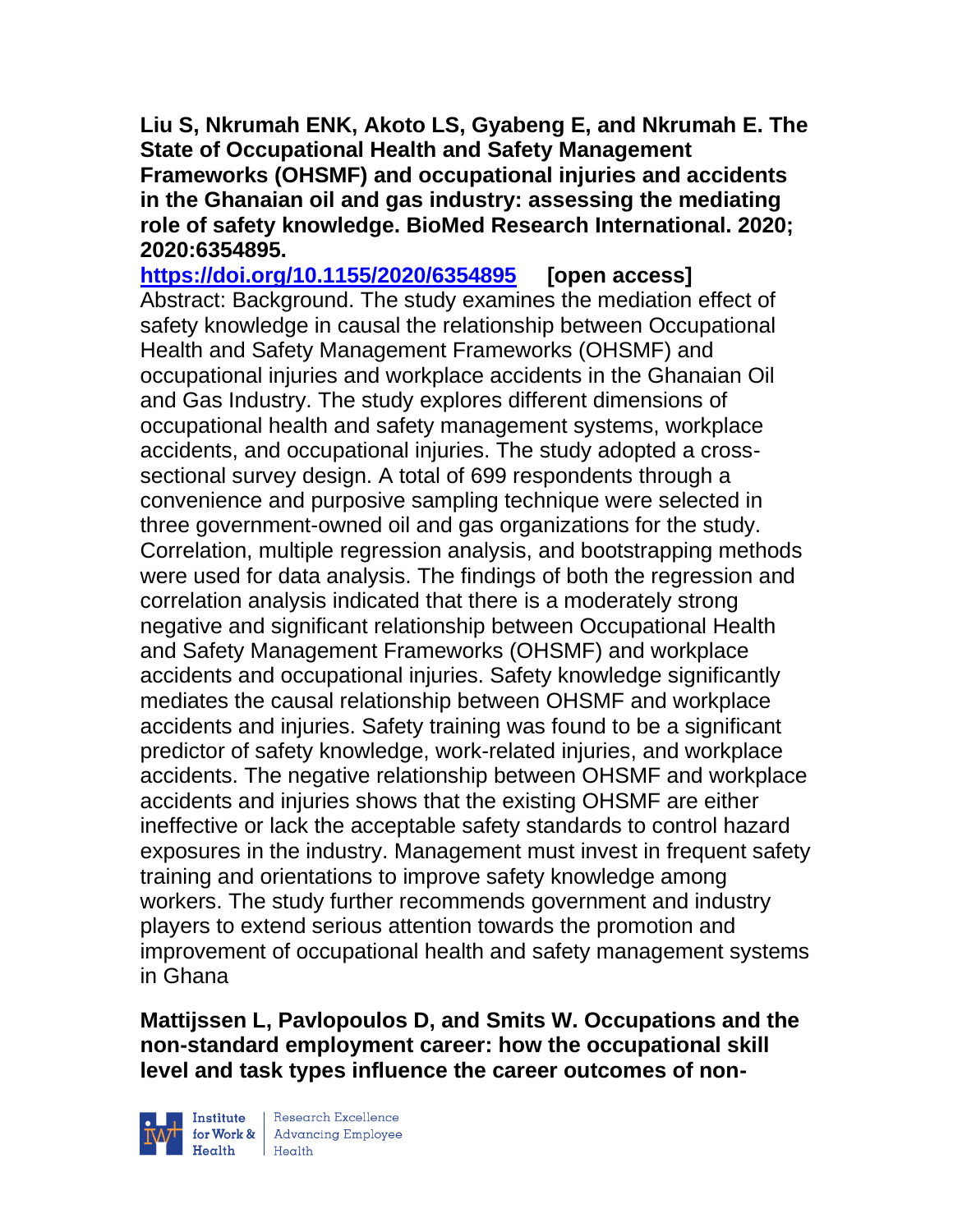**standard employment. Work, Employment and Society. 2020; 34(3):495-513.** 

**<https://doi.org/10.1177/0950017020902984> [open access]**

**Niedhammer I, Milner A, Geoffroy-Perez B, Coutrot T, LaMontagne AD, and Chastang JF. Psychosocial work exposures of the job strain model and cardiovascular mortality in France: results from the STRESSJEM prospective study. Scandinavian Journal of Work, Environment & Health. 2020; [epub ahead of print].**

**<https://doi.org/10.5271/sjweh.3902> [open access]** Abstract: Objectives The study aims to explore the prospective associations of the psychosocial work exposures of the job strain model with cardiovascular mortality, including mortality for ischemic heart diseases (IHD) and stroke, using various time-varying exposure measures in the French working population of employees. Methods The study was based on a cohort of 798 547 men and 697 785 women for which job history data from 1976 to 2002 were linked to mortality data and causes of death from the national death registry. Psychosocial work exposures from the validated job strain model questionnaire were assessed using a job-exposure matrix (JEM). Three time-varying measures of exposure were studied: current, cumulative, and recency-weighted cumulative exposure. Cox proportional hazards models were used to examine the associations between psychosocial work exposures and cardiovascular mortality. Results Within the 1976-2002 period, there were 19 264 cardiovascular deaths among men and 6181 among women. Low decision latitude, low social support, job strain, iso-strain, passive job, and high strain were associated with cardiovascular mortality. Most of these associations were also observed for IHD and stroke mortality. The comparison between the different exposure measures suggested that current exposure may be more important than cumulative (or past) exposure. The population fractions of cardiovascular mortality attributable to job strain were 5.64% for men and 6.44% for women. Conclusions Psychosocial work exposures of the job strain model may play a role in cardiovascular mortality. The estimated burden of cardiovascular mortality associated with these exposures underlines the need for preventive policies oriented toward the psychosocial work environment

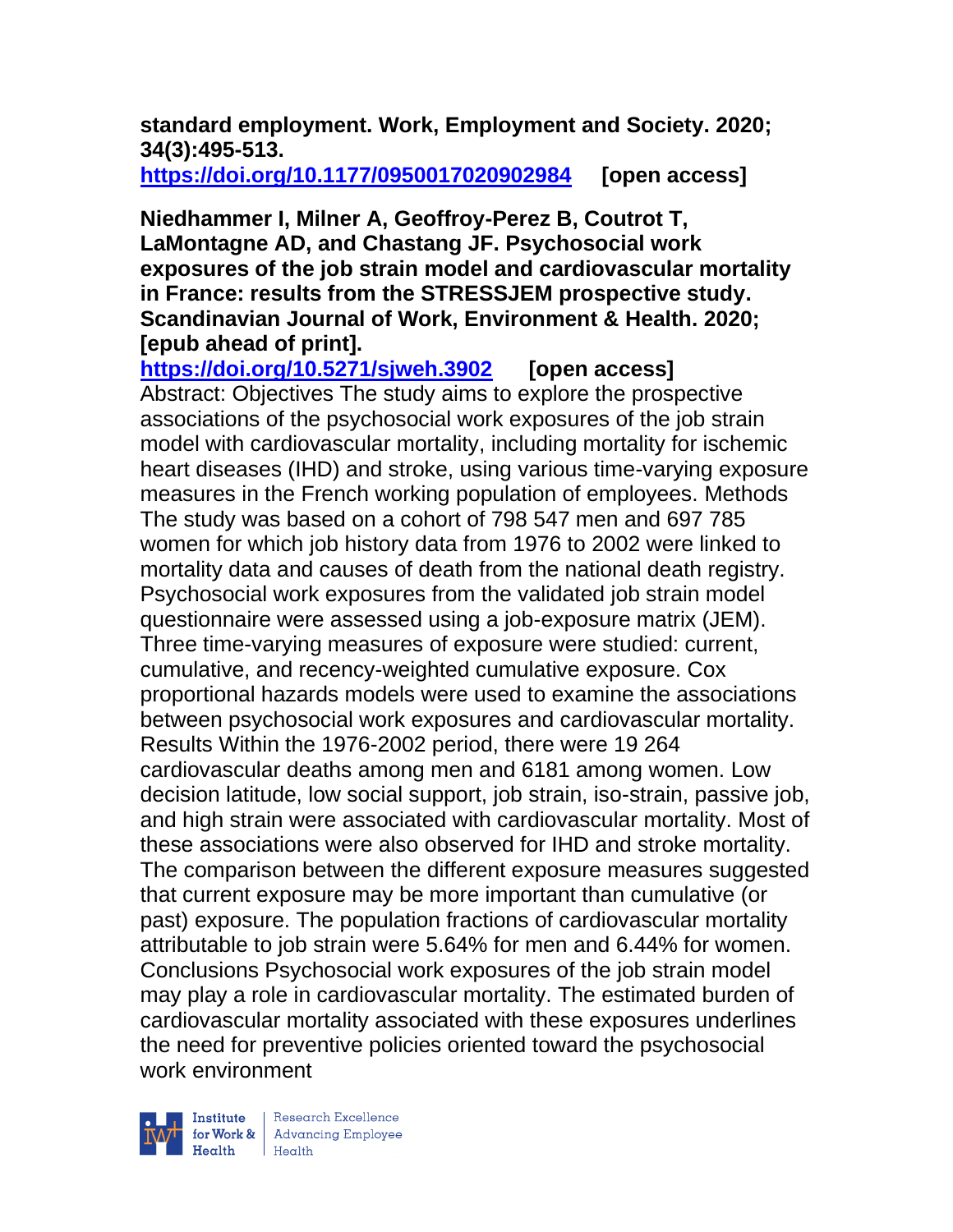# **Raj A, Johns NE, and Jose R. Gender parity at work and its association with workplace sexual harassment. Workplace Health & Safety. 2020; 68(6):279-292.**

# **<https://doi.org/10.1177/2165079919900793>**

Abstract: Background: Gender parity in the workplace-and increased representation of women at work-may reduce workplace sexual harassment, but research on this is unclear. This study assessed the associations between gender parity at work and workplace sexual harassment. Methods: We analyzed data from an online sexual harassment survey conducted with a nationally representative sample of U.S. adults in 2018 ( $N = 2,009$ ; response rate 29%); current analyses were restricted to employed participants (women  $n = 610$ , men  $n = 690$ . Data on occupation and industry were each categorized as female-dominant (61%-100% female), male-dominant (0%-39% female), or at parity (40%-60% female). We used sexstratified logistic regression models to assess associations between gender parity in industry and occupation and workplace sexual harassment. Findings: Our study of employed adults in the U.S. found that 42% women and 15% men had experienced workplace sexual harassment. Logistic regression analyses indicated that women employed in female-dominated industries (adjusted odds ratio [AOR]  $= 0.52$ ; 95% confidence interval  $|CI| = [0.33, 0.81]$  and men employed in male-dominated occupations ( $AOR = 0.55$ ; 95% CI = [0.33, 0.91]) were less likely to have experienced workplace sexual harassment. Women in male-dominated occupations were more likely to report harassment or assault by a supervisor (AOR = 2.41, 95% CI = [1.00, 5.80]), and men in male-dominated occupations were less likely to report harassment or assault by a supervisor ( $AOR = 0.26$ , 95% CI = [0.08, 0.89]). Conclusion/Application to Practice: Women in female-dominated industries and men in male-dominated occupations, relative to those with workplace gender parity, are at lower risk for harassment. Women in male-dominated occupations are at greater risk for harassment from supervisors. Gender parity at work is not sufficient on its own to address workplace sexual harassment; normative changes are needed

**Santesso N, Barbara AM, Kamran R, Akkinepally S, Cairney J, Akl EA, et al. Conclusions from surveys may not consider important biases: a systematic survey of surveys. Journal of** 



 $\begin{tabular}{|l|} Institute & Research Excellence \\ \hline for Work & Advancing Employee \\ Health & Health \\ \end{tabular}$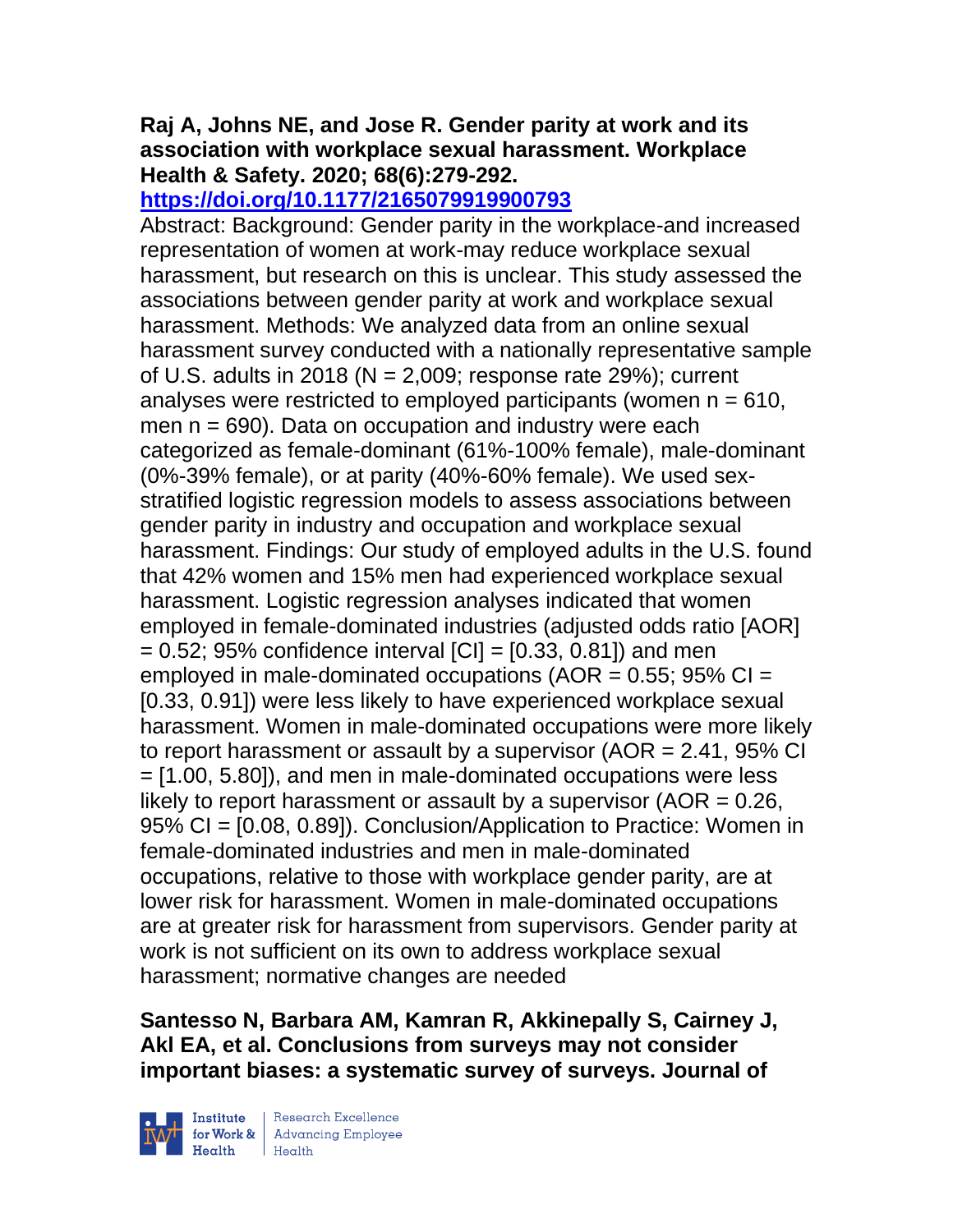# **Clinical Epidemiology. 2020; 122:108-114. <https://doi.org/10.1016/j.jclinepi.2020.01.019>**

**Siren M, Viikari-Juntura E, Arokoski J, and Solovieva S. Occupational and non-occupational risk factors of sickness absence due to a shoulder lesion. Occupational and Environmental Medicine. 2020; 77(6):393-401. <https://doi.org/10.1136/oemed-2019-106335> [open access]** Abstract: OBJECTIVES: To determine the associations of lifestyle factors and cumulative physical workload exposures with sickness absence (SA) due to a shoulder lesion and to calculate their population attributable fractions (PAF). METHODS: Our nationally representative cohort consisted of 4344 individuals aged 30-62 years who participated in the Finnish Health 2000 Survey. Education, smoking, chronic diseases and work exposures were assessed during interviews and leisure time physical activity with a questionnaire. Weight and height were measured. We followed the individuals for 15 years for the first SA due to a shoulder lesion. We used competing risk regression models. We calculated PAFs to assess the proportion of SA that was attributed to modifiable risk factors. RESULTS: In the entire study population, risk factors of SA were age, daily smoking, being exposed for more than 10 years to physically heavy work and being exposed for more than 10 years to at least two specific physical workload factors. The overall PAF for the modifiable risk factors was 49%. In men, number of specific cumulative exposures, obesity and daily smoking predicted SA with PAF values of 34%, 30% and 14%, respectively. Among women, being exposed for more than 10 years to physically heavy work, number of specific cumulative exposures and daily smoking accounted for 23%, 22% and 15% of SA, respectively. CONCLUSIONS: Reducing significantly prolonged exposure to physical workload factors, avoiding regular smoking in both genders and obesity in men has a high potential to prevent SA due to a shoulder lesion

**Takwoingi Y, Partlett C, Riley RD, Hyde C, and Deeks JJ. Methods and reporting of systematic reviews of comparative accuracy were deficient: a methodological survey and proposed guidance. Journal of Clinical Epidemiology. 2020; 121:1-14.**